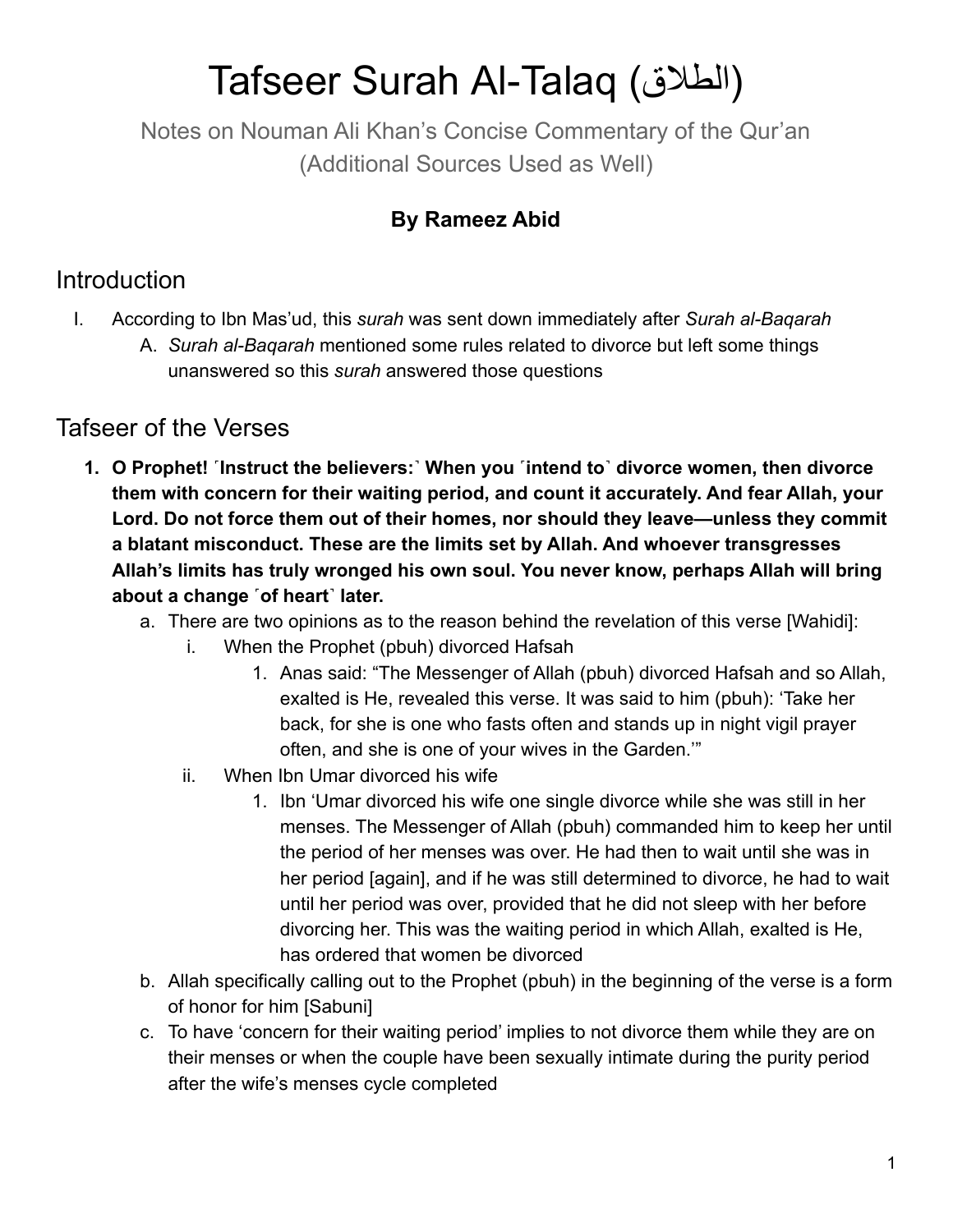- i. There is a debate among the scholars whether a divorce given by the husband during this period counts or not. The majority say it does but consider it a blameworthy act [My comment]
- ii. The proper way to give divorce is with the following guidelines [Sabuni]:
	- 1. The wife is not in a state of menses
	- 2. The couple have not been sexually intimate at all during the purity period after the menses cycle is completed
	- 3. To only give it once
- d. To 'count it accurately' means to wait full three menstrual cycles after giving the divorce [Sabuni]
	- i. It could also mean to keep track of the days [precisely] in case the husband wants to take her back within the permitted period [*al-Mukhtasar fee al-tafseer*]
- e. Allah mentions fearing Him (*taqwa*) in the context of divorce because it usually goes out the window when couples are involved in divorce disputes. People in such situations will usually not comply with Allah's commands. It can often cause the individuals to only look out for themselves and be unjust towards their spouse due to rage
- f. Allah said about the wives that it is 'their homes' because the husband's home is their home as long as the divorce is not finalized
	- i. Divorce is finalized when the waiting period is completed after giving the divorce
		- 1. The waiting period is three menstrual cycles. They have the option to reconcile during this period before the divorce is finalized [Sabuni]
			- a. The wives are not to leave the house during this period due to the possibility that it might work out between them again if they are around each other. The possibility of them reconciling is greater if they are around each other rather than being apart
- g. The phrase 'blatant misconduct' implies adultery
	- i. Some scholars also interpret it to mean any indecent or lewd behavior, such as obscene language towards the husband or his family, abusive behavior, etc.
		- 1. If she behaves in this manner, then she drops her right to live in her husband's house [Sabuni]
- h. Ibn Qayyim mentions two reasons as to why Allah dislikes divorce [Sabuni]:
	- i. It dissolves the bonds of marriage
	- ii. It is what Iblees wants and makes him happy
- i. The phrase 'And whoever transgresses Allah's limits' means that whoever does not conform to the stated guidelines mentioned in the verse is exposing himself/herself to the punishment of Allah [Sabuni]
- j. We also learn from this verse that the hearts are in Allah's Hands and He can turn them as He wishes. The same husband who ends up hating his wife and wanting divorce may turn around and begin to love her and reconcile. Allah can do that with his heart [Sabuni]
- **2. Then when they have ˹almost˺ reached the end of their waiting period, either retain them honourably or separate from them honourably. And call two of your reliable men to**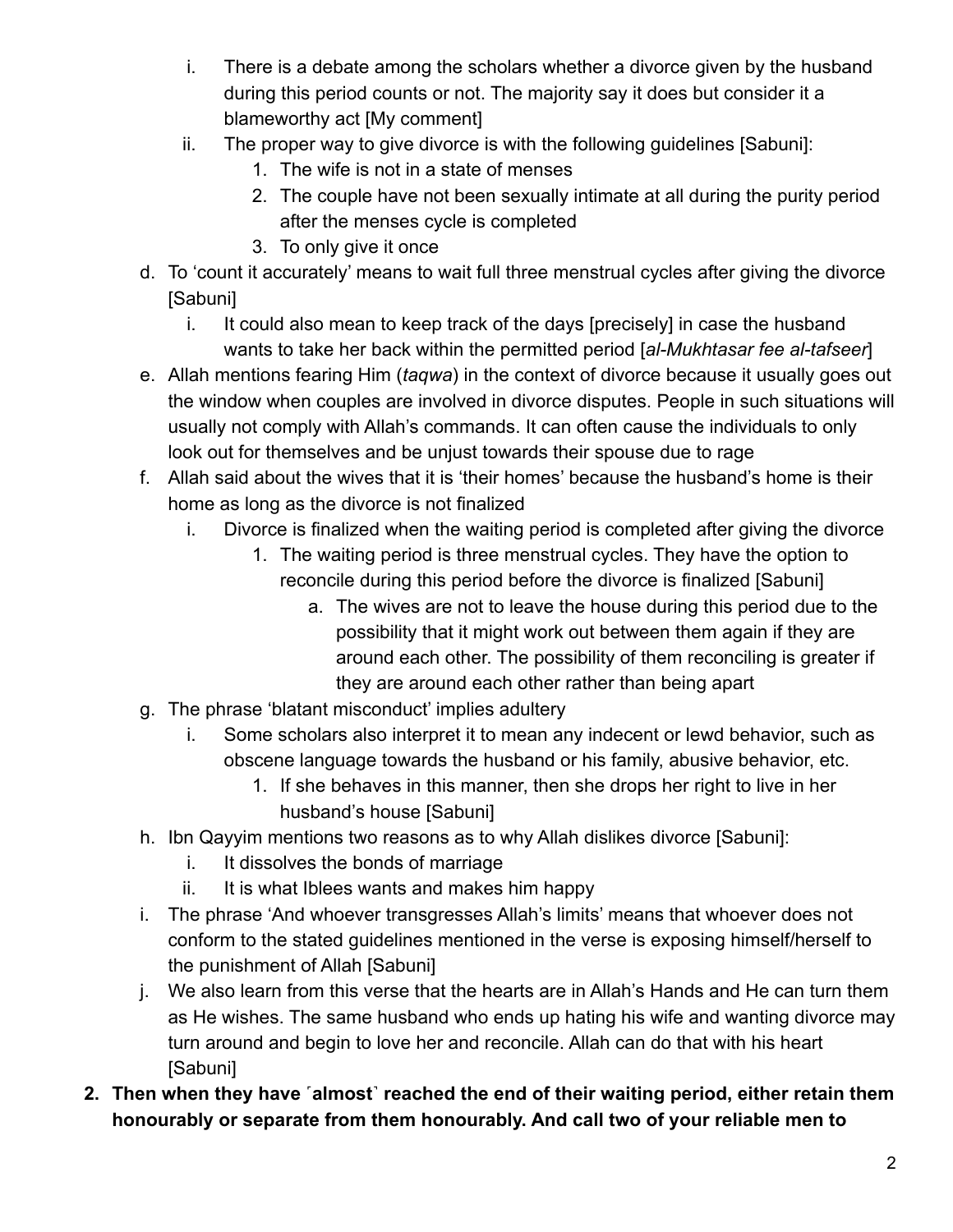witness  $\epsilon$  either way —and  $\epsilon$  let the witnesses bear true testimony for  $\epsilon$  the sake of Allah. **This is enjoined on whoever has faith in Allah and the Last Day. And whoever is mindful of Allah, He will make a way out for them,**

- a. Once the divorced woman is close to reaching the end of her waiting period [i.e. three menstrual cycles], then the husband should decide to either take her back and live with her in a good relationship or to let her go respectfully without causing her harm when her waiting period is completed [Sabuni]
	- i. Unfortunately, many men today purposely hurt their wives by neither divorcing them nor living with them in a respectable manner
- b. Two witnesses should be taken when giving divorce or taking the wife back so that neither of the spouses can deny it afterwards in case evidence is needed for the claims. The witnesses should be upright and just and when called to testify should not be biased towards a particular spouse [Sabuni]
- c. We are told that those who believe in Allah and meeting Him on the Day of Judgment will take heed of the points mentioned above and follow them [My comment]
- **3. and provide for them from sources they could never imagine. And whoever puts their trust in Allah, then He ˹alone˺ is sufficient for them. Certainly Allah achieves His Will. Allah has already set a [decreed] extent for everything.**
	- a. The 'provision' alluded to in this verse could be a spouse as well and not necessarily financial one
	- b. In general, as long as we are mindful of Allah (*taqwa*) in our actions, Allah will make a way out for us from every difficulty and provide us from sources we could not imagine whether it relates to school, job, marriage, or anything else in life
	- c. If we do not have reliance on Allah, then our life is going to be full of complaints
		- i. *Taqwa* relates to our past actions and reliance on Allah (*tawakkul*) relates to our hopeful future
	- d. The phrase 'Allah achieves His Will' means that Allah will make sure whatever His decisions are, they will be implemented through to the end and nothing can prevent it
	- e. Allah having 'set a [decreed] extent for everything' means that whatever we are supposed to get in this life is already decreed. We will neither receive any more nor less than it but exactly that amount
		- i. It also means that whatever hardships, comforts, ease, pain, etc. we face in this life, it has a specific decreed term after which it ends. This is why the believer never despairs nor loses hope in Allah's mercy because he/she realizes that Allah has given everything a specific term. Nothing in this life remains forever [Sabuni and *al-Mukhtasar fee al-Tafseer*]
- **4. As for your women past the age of menstruation, in case you do not know, their waiting period is three months, and those who have not menstruated as well. As for those who are pregnant, their waiting period ends with delivery. And whoever is mindful of Allah, He will make their matters easy for them.**
	- a. The women who are 'past the age of menstruation' refers to older women who have reached menopause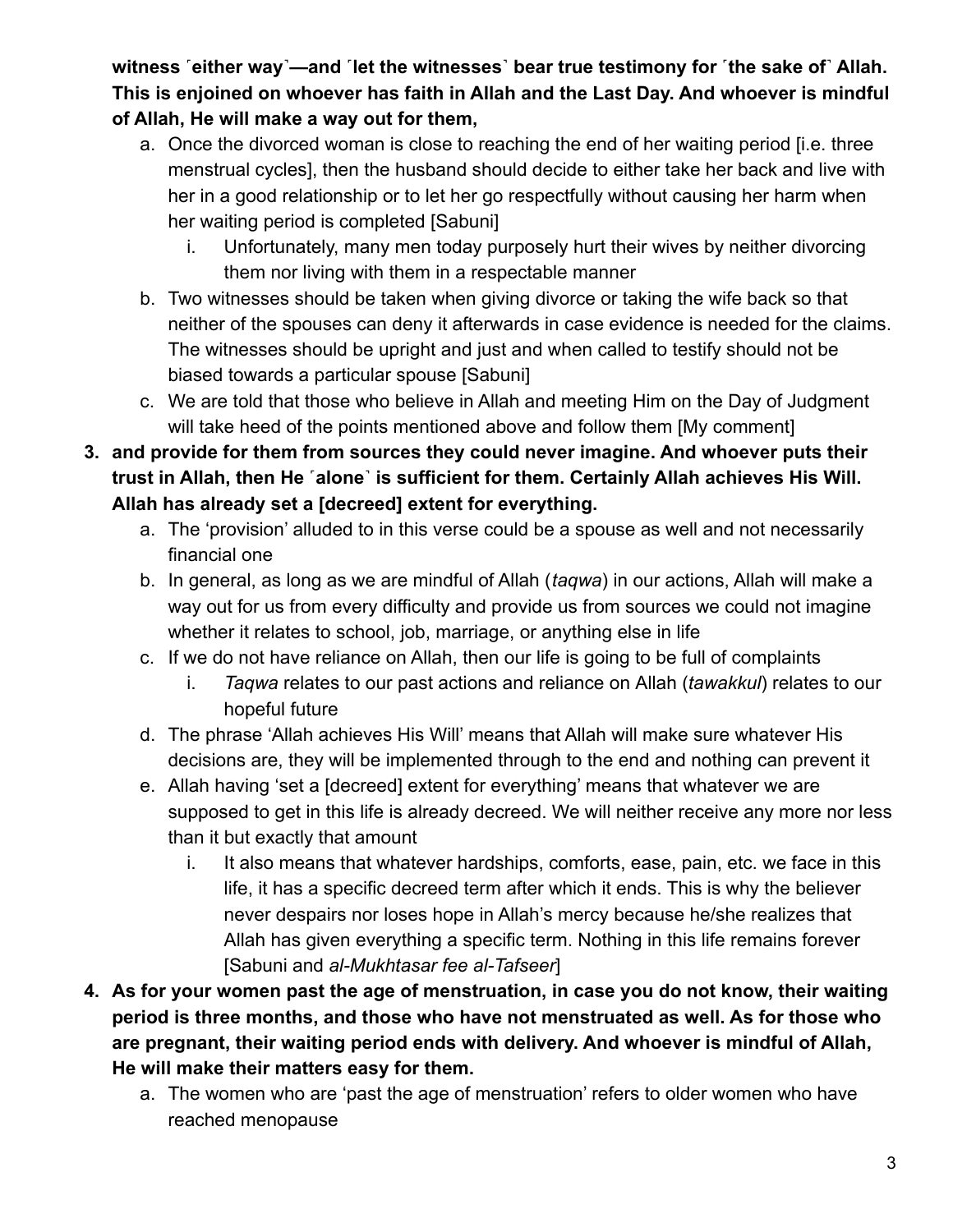- b. The women who 'have not menstruated' refers to young women who have not yet started their menses
	- i. It could also refer to those who start their menses late in life
- c. Married women who are of the above types, when divorced, their waiting period is three months
- d. Pregnant women, when divorced or widowed, their waiting period is as soon as they deliver the child
- e. The last part of the verse means that whoever fears Allah through abiding by His commands and abstaining from His prohibitions, Allah will make ease in their affairs [*al-Mukhtasar fee al-Tafseer*]
- **5. This is the commandment of Allah, which He has revealed to you. And whoever is mindful of Allah, He will absolve them of their sins and reward them immensely.**
	- a. Meaning the previous rulings mentioned in relation to divorce, waiting period, and taking the wife back are commands of Allah which He sent down so that we may act in accordance to them [*al-Mukhtasar fee al-Tafseer*]
	- b. Having fear of Allah by abiding to His commands and abstaining from His prohibitions (*taqwa*) leads to Him forgiving our sins and receiving His reward in the afterlife by entering paradise and enjoying its everlasting blessings [*al-Mukhtasar fee al-Tafseer*]
	- c. The discussion of sins is mentioned in the context of divorce laws because sins can pile up between the spouses during hostility. They may say or do forbidden things towards each other because they tend to be less careful during and after divorce, thus, Allah is reminding us to have fear of Him even during such times
		- i. This is also why Allah repeats the notion of *taqwa* (fearing Allah) multiple times in this *surah*. There are many cases where the ex-husband will attribute things towards his ex-wife in order to disgrace her and discourage other suitors from considering her for marriage [Sabuni]
- **6. Let them live where you live ˹during their waiting period˺, according to your means. And do not harass them to make their stay unbearable. If they are pregnant, then maintain them until they deliver. And if they nurse your child, compensate them, and consult together courteously. But if you fail to reach an agreement, then another woman will nurse ˹the child˺ for the father.**
	- a. This verse teaches us to have compassion and sympathy for divorced women [Sabuni]
		- i. This is completely opposite to the attitude, unfortunately, many Muslims have today towards divorced women
	- b. The wives remain in the house with their husbands during the waiting period after divorce and the husband is required to continue to financially support her during this time, according to his means, just as he was before
		- i. The wisdom behind this is that there is a greater possibility of reconciliation between them if they remain around each other
	- c. Some husbands purposely make life miserable for their wives during the waiting period so that she becomes frustrated and leaves on her own. Allah is telling the men in this verse to not do that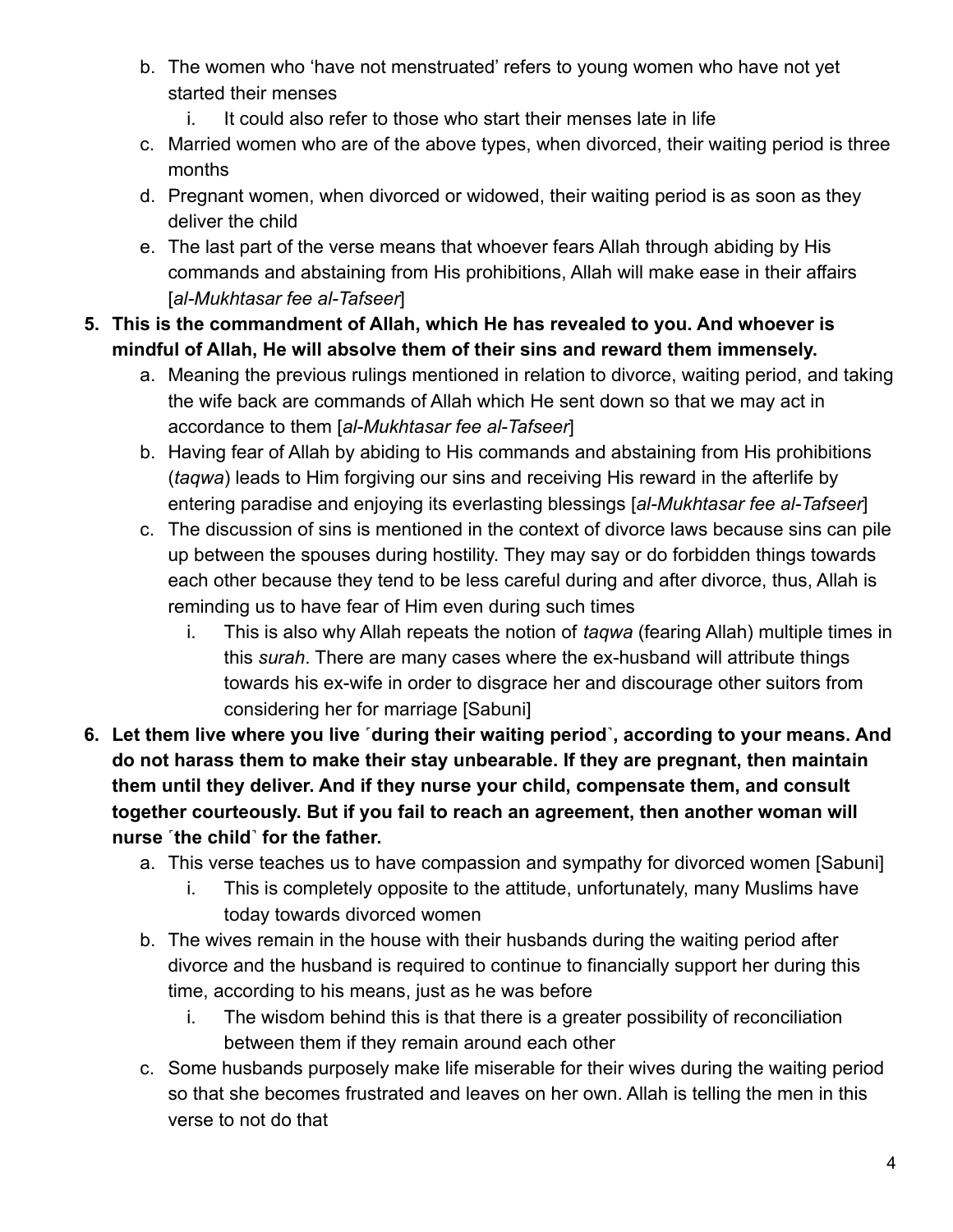- d. As discussed previously above, the waiting period after a divorce for a pregnant woman is whenever she delivers the child. The husband is financially responsible for her during this whole time because it is his child that she is carrying, thus, he is responsible for it
	- i. In addition, when the wife delivers the child and the divorce is finalized but the ex-wife is breastfeeding the child, the husband must financially compensate her because it is his child that she is nursing. In the verse, they are being asked to mutually negotiate the price for nursing the child in a respectful manner
		- 1. If they are not able to negotiate a mutually agreed upon compensation for nursing the child, then they are being told in the verse to outsource the breastfeeding to a wet nurse
			- a. We also learn from this verse that the child should not become a victim just because the parents cannot work it out [Sabuni]
- **7. Let the man of wealth provide according to his means. As for the one with limited resources, let him provide according to whatever Allah has given him. Allah does not require of any soul beyond what He has given it. After hardship, Allah will bring about ease.**
	- a. The husband provides for his wife according to his means and ability, so the rich man according to whatever he can afford and the poor man according to whatever he can afford. There is nothing required of them beyond that [Sabuni]
	- b. At the end of the verse, Allah tells us that there is ease after going through hardship
		- i. It is mentioned in the context of divorce because it is a difficult thing to go through, thus, we are being reminded that eventually ease will come after this difficult time
		- ii. There is hope in this verse for the poor in that the doors of provision will [eventually] be opened for them. Many of the companions of the Prophet (pbuh) were poor and going through financial hardship but then Allah eventually poured wealth on them and opened for them conquests of other countries [Sabuni]
- **8. ˹Imagine˺ how many societies rebelled against the commandments of their Lord and His messengers, so We called each ˹society˺ to a severe account and subjected them to a horrible punishment.**
	- a. Now, Allah gives examples of past nations who rebelled against Him and His messengers in order to warn us from disobeying Him and transgressing His limits. The 'horrible punishment' were various forms of hideous punishments which totally eradicated them [Sabuni]
		- i. Those societies rebelled out of arrogant disobedience so they were destroyed
	- b. This is being mentioned after the discussion on divorce because to remind the couple to not be arrogantly disobedient towards His commands during the divorce proceedings
- **9. So they tasted the evil consequences of their doings, and the outcome of their doings was ˹total˺ loss.**
	- a. The punishment was only a result of their own evil deeds. In the end, there was only loss for them in this life and the hereafter [*al-Mukhtasar fee al-Tafseer*]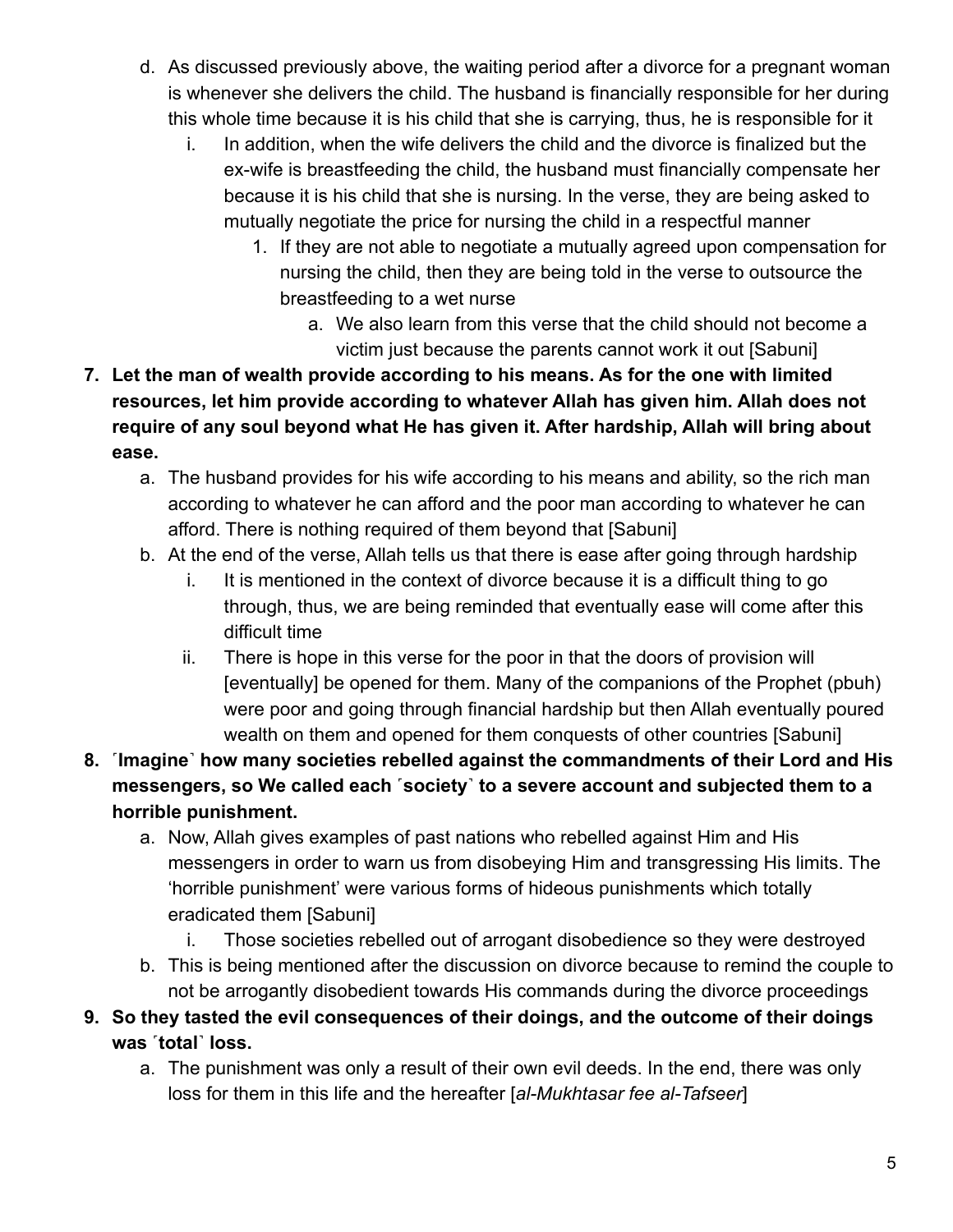- **10.Allah has ˹also˺ prepared for them a severe punishment. So fear Allah, O people of reason and faith. Allah has indeed revealed to you a Reminder,**
	- a. The 'severe punishment' is in reference to the perpetual punishment of hellfire for them [Sabuni]
	- b. The 'people of reason and faith' are those believers who think clearly, ponder, and are of sound intellect
		- i. They are being asked to consider the situation of those punished so that they do not behave like them and remain obedient to His commands [My comment]
	- c. The 'Reminder' is in reference to the Qur'an because it contains warnings, reminders, and advice [Sabuni]
- **11.˹and sent˺ a messenger reciting to you Allah's revelations, making things clear so that He may bring those who believe and do good out of darkness and into light. And whoever believes in Allah and does good, He will admit him into gardens beneath which rivers flow to abide therein forever. Allah will have indeed granted him an excellent provision.**
	- a. In the previous verse, Allah said He sent down to us the Qur'an as a reminder and then immediately after in this verse talked about sending the Messenger (pbuh) to make things clear. This shows that the Qur'an and the sunnah are inseparable. The Prophet's (pbuh) role in all of this must be acknowledged and cannot be denied
	- b. The 'darkness' in the verse is in reference to disbelief and the 'light' is in reference to having faith. This is because evidence of disbelief is darkness, whereas, proofs of belief are clear [Sabuni]
	- c. Having belief alone without doing good deeds, as ordained by Allah, is not a good thing. This is why Allah highlights here that the Qur'an and sunnah will bring into light those who believe and do good deeds. If someone only believes but does not follow it up with doing good deeds, then he/she is not considered abiding by Allah's commands
	- d. The plural 'gardens' is used because each individual, who believes and does good, will get multiple gardens not just one
	- e. In this life, our provisions are restricted but in paradise it is not like that at all because the provisions there never end
- **12.Allah is the One Who created seven heavens ˹in layers˺, and likewise for the earth. The ˹divine˺ command descends between them so you may know that Allah is Most Capable of everything and that Allah certainly encompasses all things in ˹His˺ knowledge.**
	- a. Allah ends the *surah* by explaining the effects of His power in that He created the heavens and earth with proficiency and originality [Sabuni]
	- b. There are seven earths, just like the seven heavens above us, but this is from the *mutashaabihaat* [elusive] verses so we do not know what it means
		- i. Some said the phrase 'likewise for the earth' means that He created the earth with proficiency and originality just like the heavens. Others took it literally and said that the earth is also created in seven layers, however, the difference being that the layers of the heavens have an empty space between them but the layers of the earth do not [Sabuni]